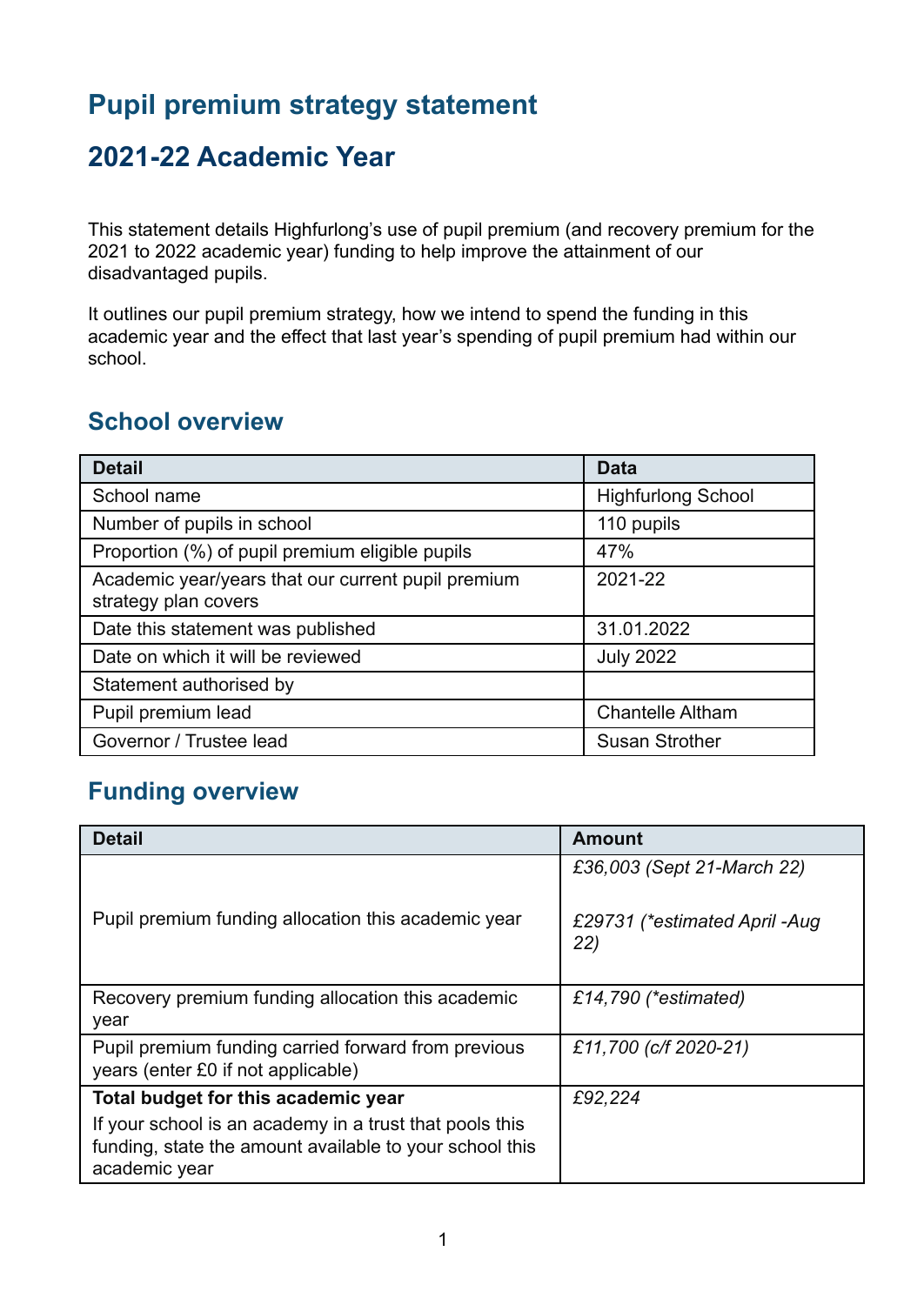# **Part A: Pupil premium strategy plan**

### **Statement of intent**

Our aim at Highfurlong is to ensure all pupils, regardless of needs or circumstances, are able to make academic progress and achieve their potential. The learning needs and barriers to progress for pupils at Highfurlong are unique to the individual pupil, therefore we largely focus on each child's aspirations, barriers and learning strategies to target interventions and support. Each pupil's Education and Health Care Plan, Annual Review and Pupil Premium Case Study / Impact Statement, and Personalised Learning Plans outlines their progress and identifies barriers to learning and interventions.

#### **Challenges**

This details the key challenges to achievement that we have identified among our disadvantaged pupils.

| <b>Challenge</b><br>number | <b>Detail of challenge</b>                                                                                                                                                                                                                                                                                                                                                                                                                                                 |
|----------------------------|----------------------------------------------------------------------------------------------------------------------------------------------------------------------------------------------------------------------------------------------------------------------------------------------------------------------------------------------------------------------------------------------------------------------------------------------------------------------------|
| $\mathbf{1}$               | To provide consistent training opportunities across the wider teaching team<br>leading to development of specialist knowledge in specific areas i.e autism,<br>VI, sensory.                                                                                                                                                                                                                                                                                                |
| 2                          | <b>Communication</b> and interaction difficulties, non-verbal, limited language and<br>understanding, social communication difficulties - the majority of our learners<br>need additional support with communication including AAC and social use of<br>language                                                                                                                                                                                                           |
| 3                          | <b>Sensory</b> support – many of our pupils have sensory processing issues and<br>challenges which need to be supported and managed to ensure they are<br>regulated and ready to learn                                                                                                                                                                                                                                                                                     |
| 4                          | Social, emotional and independence skills – our pupils need support in<br>developing social, emotional skills in order to be able to generalise the skills<br>to support increased independence within the community.                                                                                                                                                                                                                                                      |
| 5                          | <b>Wellbeing - Pupils can have complex needs surrounding wellbeing post covid,</b><br>Meaning pupils have difficulties making informed choices, and adapting to<br>change. Especially in response to COVID-19, students will need support with:<br>the transition back to the classroom<br>approaching mental health and wellbeing needs<br>practical steps that will enable pupils to feel safe again<br>rebuilding resilience and hope into school and local communities |
| 6                          | Poor attendance due to complex medical issues. (average attendance for<br>pupils eligible for Pupil Premium funding is 88.8 % compared to the school<br>average of 91.7 %) 57% of pupils in PA are Pupil Premium children.                                                                                                                                                                                                                                                 |
| $\overline{7}$             | Communication and behaviour strategies not always being used at home<br>and independence not fostered within families.                                                                                                                                                                                                                                                                                                                                                     |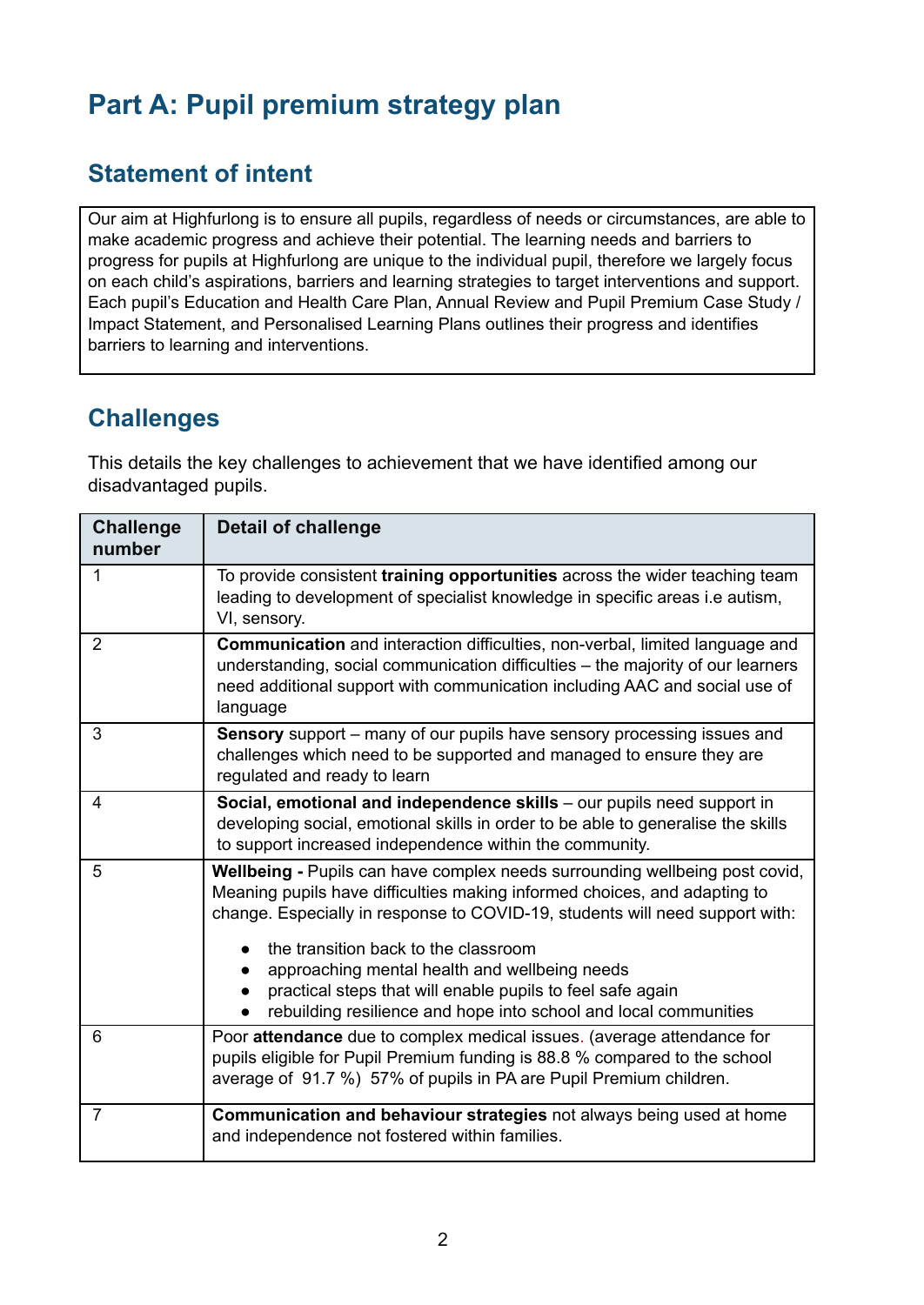| <b>Extra-curricular opportunities</b> beyond the school environment being |
|---------------------------------------------------------------------------|
| <sup>1</sup> inaccessible.                                                |

## **Intended outcomes**

This explains the outcomes we are aiming for **by the end of our current strategy plan**, and how we will measure whether they have been achieved.

| <b>Intended outcome</b>                                                                                   |                                                                                                                                                                                                                                                                    | <b>Success criteria</b>                                                                                                                                                                                                              |
|-----------------------------------------------------------------------------------------------------------|--------------------------------------------------------------------------------------------------------------------------------------------------------------------------------------------------------------------------------------------------------------------|--------------------------------------------------------------------------------------------------------------------------------------------------------------------------------------------------------------------------------------|
| 1.<br>quality teaching in all areas of the<br>areas.                                                      | Sustained progress of all PP pupils. High<br>curriculum, with upskilled staff in specialist                                                                                                                                                                        | <b>Attainment Data</b><br>CPD staff logs<br>Parental feedback in Annual Review.<br>Improved attendance<br>Seesaw evidence                                                                                                            |
| 2.<br>use different strategies as means of<br>interaction.                                                | Improve communication - pupils able to<br>communication to aid their understanding<br>and expressive communication skills. All<br>pupils will have an effective method of<br>communication appropriate to individual<br>needs and will use these skills for social | Communication target data<br>Attainment data<br>Pupil and parent feedback.<br>Pupil engagement<br>Seesaw evidence                                                                                                                    |
| To further develop sensory strategies<br>3.<br>with sensory processing difficulties in<br>some PP pupils. | including sensory diets, resources and<br>equipment which are accessed by pupils<br>order to overcome barriers to learning for                                                                                                                                     | <b>CPD Record</b><br>Behaviour plans including sensory needs<br>Attainment data<br>Reduced number of behavioural incidents<br>Seesaw evidence                                                                                        |
| Increased independence – pupils to<br>4.<br>develop independence to extend and                            | hone their overall skills in preparation for<br>the next phase of their education and life.                                                                                                                                                                        | Attainment data<br>Seesaw evidence<br>Evidence of increased independence, e.g.<br>running school events                                                                                                                              |
| 5.<br>needs - pupils to be safe, happy and<br>to change and able to make informed<br>choices.             | To support well-being and mental health<br>secure in all areas of their life, be resilient                                                                                                                                                                         | Seesaw evidence<br>Attainment data<br>Reduced number of behavioural incidents<br>Attendance/ engagement<br>Staff CPD<br>1:1 Family support worker sessions<br>Personal pathways<br>Work related pathway<br>Pupil and parent feedback |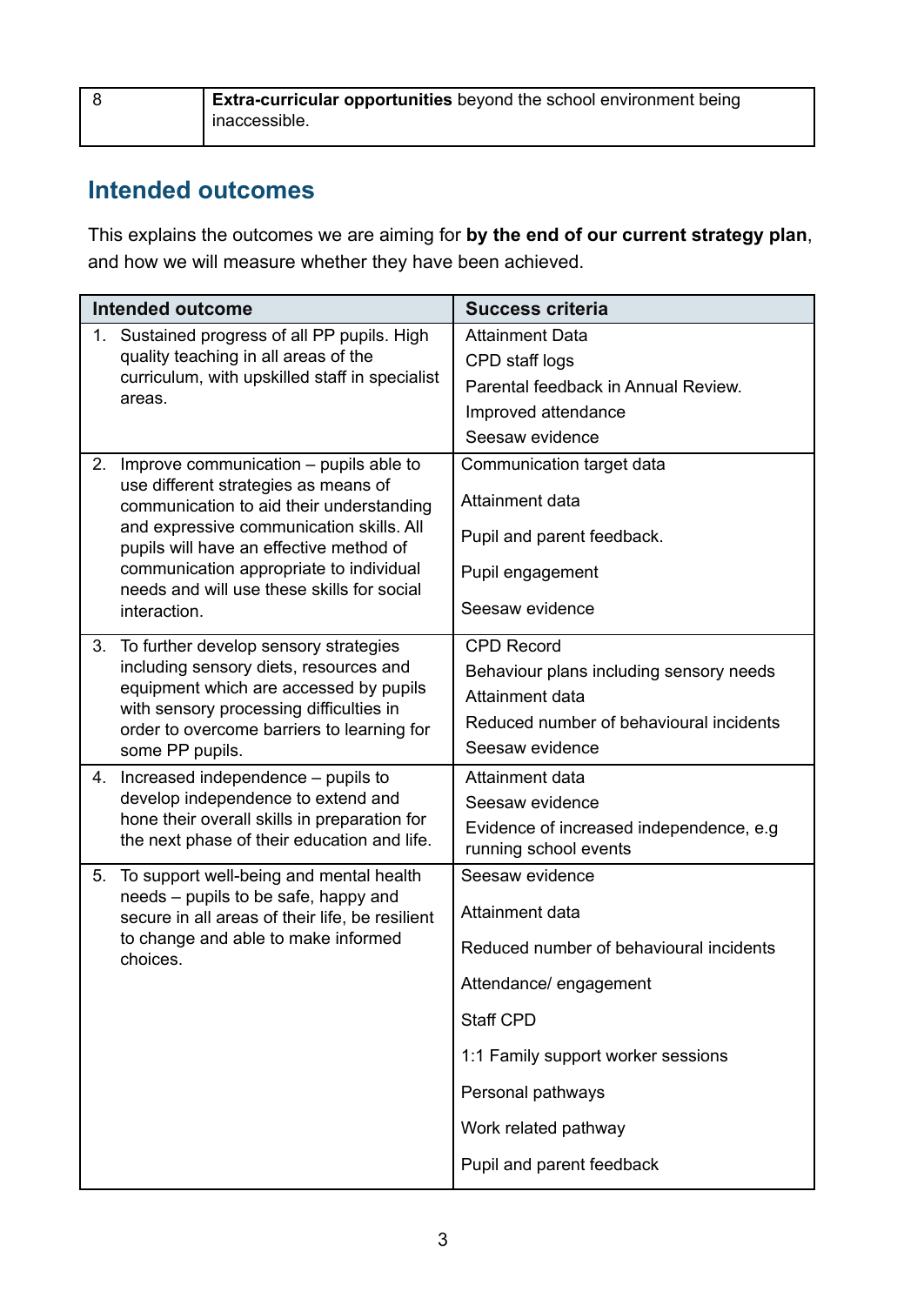| 6. | To provide funding and access places for<br>Pupil Premium children in extracurricular<br>clubs and activities and trips, providing<br>necessary equipment such as PE kits and<br>transport.                                                                | Attendance registers<br>Offering opportunities to all<br>Providing/facilitating transport opportunities<br>Additional staffing for extra curricular<br>activities<br>Newsletters signposting families to extra<br>curricular activities in the local area. |
|----|------------------------------------------------------------------------------------------------------------------------------------------------------------------------------------------------------------------------------------------------------------|------------------------------------------------------------------------------------------------------------------------------------------------------------------------------------------------------------------------------------------------------------|
| 7. | Pupils will engage in a higher percentage<br>of lessons with reduced behavioural<br>incidents both in school and at home.<br>Parents will be confident to support pupils<br>behaviour at home with a system that<br>reflects what is being used in school. | Behaviour for learning plans<br>Reduced number of behavioural incidents<br>Parental feedback<br>Pupil Feedback<br>Attainment<br>Seesaw evidence                                                                                                            |
| 8. | A higher percentage of pupils with PP will<br>access extra curricular opportunities both<br>help by the school and wider community                                                                                                                         | Attendance records<br>Seesaw evidence<br>Engagement<br>Pupil and Staff feedback                                                                                                                                                                            |

## **Activity in this academic year**

This details how we intend to spend our pupil premium (and recovery premium funding) **this academic year** to address the challenges listed above.

### **Teaching (for example, CPD, recruitment and retention)**

Budgeted cost: £ *£5000 (Elkan, Makaton)*

| <b>Activity</b>                           | Evidence that supports this approach                                                                                                                                                                                                                                                 | <b>Challenge</b><br>number(s)<br>addressed |
|-------------------------------------------|--------------------------------------------------------------------------------------------------------------------------------------------------------------------------------------------------------------------------------------------------------------------------------------|--------------------------------------------|
| Staff CPD and upskilling of<br>whole team | Upskilling of the teaching team in<br>communication (ELKLAN) to support<br>communication and learning in the school.<br>Improved understanding of staff in<br>communication supporting outstanding<br>teaching and SaLT needs of pupils. Leading<br>to sustained progress of pupils. | 1, 2 & 87                                  |
|                                           | Elklan attendance register<br>Elklan accreditation/coursework<br>Seesaw evidence                                                                                                                                                                                                     |                                            |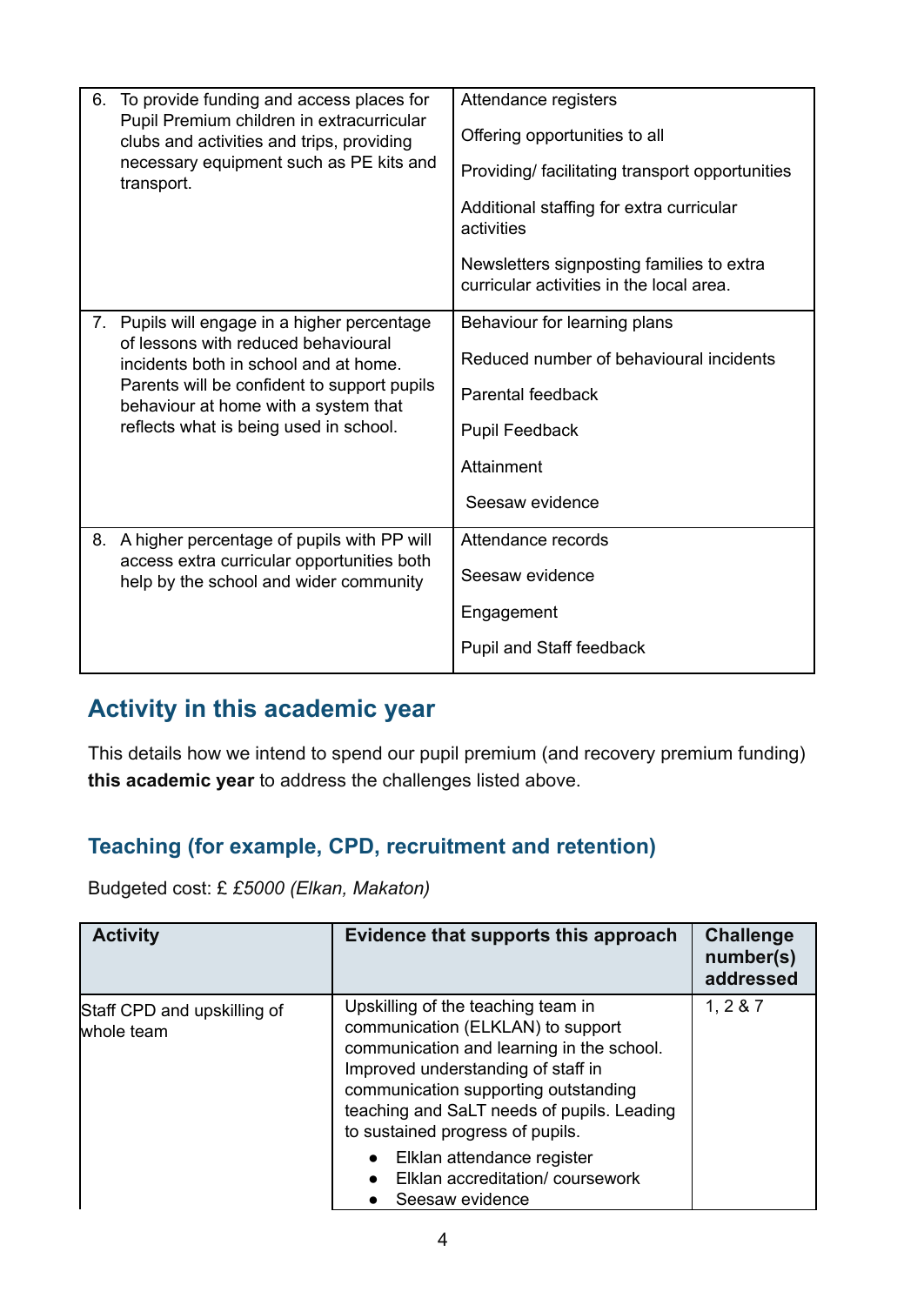| Attainment<br>$\bullet$                                                                                                                                                                                                                                                                                                                                                                                                                                                                                                                                                                                                                                                                                                                                                                                                                                                                                                                                                                                                                                                                                        |  |
|----------------------------------------------------------------------------------------------------------------------------------------------------------------------------------------------------------------------------------------------------------------------------------------------------------------------------------------------------------------------------------------------------------------------------------------------------------------------------------------------------------------------------------------------------------------------------------------------------------------------------------------------------------------------------------------------------------------------------------------------------------------------------------------------------------------------------------------------------------------------------------------------------------------------------------------------------------------------------------------------------------------------------------------------------------------------------------------------------------------|--|
| Upskilling the whole school team in Makaton<br>to support non verbal and verbal<br>communication throughout the school.<br>Makaton attendance register<br>Seesaw evidence<br>Attainment                                                                                                                                                                                                                                                                                                                                                                                                                                                                                                                                                                                                                                                                                                                                                                                                                                                                                                                        |  |
| Well-trained and qualified staff provide<br>appropriate learning strategies and provide<br>1-1 and small group input linked to learning<br>styles and individual needs.<br>Whole school Autism training<br>$\rightarrow$ Attainment<br>$\rightarrow$ Seesaw Evidence<br>$\rightarrow$ Behaviour plans<br>$\rightarrow$ Staff feedback<br>Whole school PE training<br>$\rightarrow$ Attainment<br>$\rightarrow$ Staff feedback<br>$\rightarrow$ Seesaw evidence<br>$\rightarrow$ PE curriculum map/ teacher<br>planning<br>$\rightarrow$ PE Skills files/ resources<br>Whole school Boccia training<br>$\rightarrow$ Questionnaire<br>$\rightarrow$ Attainment<br>$\rightarrow$ Staff feedback<br>$\rightarrow$ Seesaw evidence<br>$\rightarrow$ PE curriculum map/ teacher<br>planning<br>$\rightarrow$ PE Skills files/ resources<br>Whole school Behaviour training<br>$\rightarrow$ Attainment<br>$\rightarrow$ Staff feedback<br>$\rightarrow$ Seesaw evidence<br>$\rightarrow$ Reduction in CPOMS<br>incidents<br>$\rightarrow$ Behaviour plans<br>Internal moderation / accredited and<br>non accredited |  |
| $\rightarrow$ Internal moderation notes<br>$\rightarrow$ Quality coursework<br>$\rightarrow$ Successful external<br>accreditation<br>$\rightarrow$ Attainment<br>Whole school curriculum action                                                                                                                                                                                                                                                                                                                                                                                                                                                                                                                                                                                                                                                                                                                                                                                                                                                                                                                |  |
| planning                                                                                                                                                                                                                                                                                                                                                                                                                                                                                                                                                                                                                                                                                                                                                                                                                                                                                                                                                                                                                                                                                                       |  |
| $\rightarrow$ Attainment<br>$\rightarrow$ Staff feedback                                                                                                                                                                                                                                                                                                                                                                                                                                                                                                                                                                                                                                                                                                                                                                                                                                                                                                                                                                                                                                                       |  |
| $\rightarrow$ Seesaw evidence                                                                                                                                                                                                                                                                                                                                                                                                                                                                                                                                                                                                                                                                                                                                                                                                                                                                                                                                                                                                                                                                                  |  |
| $\rightarrow$ Curriculum action plan                                                                                                                                                                                                                                                                                                                                                                                                                                                                                                                                                                                                                                                                                                                                                                                                                                                                                                                                                                                                                                                                           |  |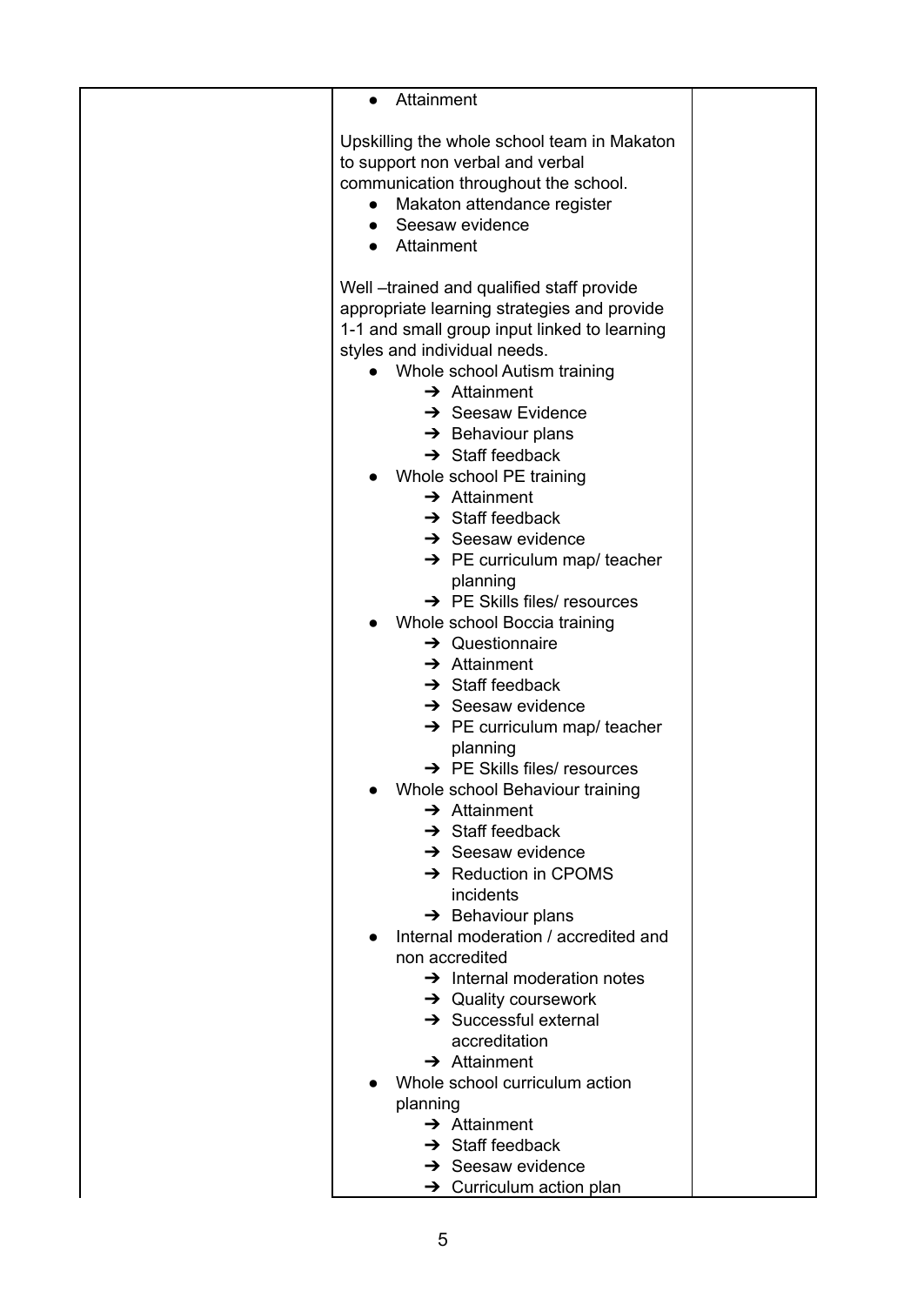| Whole school Phonics (Reading<br>$\bullet$     |  |
|------------------------------------------------|--|
| River) training                                |  |
| $\rightarrow$ Attainment                       |  |
| $\rightarrow$ Staff feedback                   |  |
| $\rightarrow$ Seesaw evidence                  |  |
| $\rightarrow$ Reading River assessment         |  |
| progress                                       |  |
| Whole school basic first aid, fire             |  |
| safety and accident reporting                  |  |
| $\rightarrow$ Attendance                       |  |
| $\rightarrow$ Staff knowledge and feedback     |  |
| Accident logging on new                        |  |
| platform                                       |  |
| $\rightarrow$ Reduction in near misses         |  |
| <b>AAC</b> training                            |  |
| $\rightarrow$ Attainment                       |  |
| $\rightarrow$ Staff feedback                   |  |
| $\rightarrow$ Seesaw evidence                  |  |
| $\rightarrow$ Enhanced communication           |  |
| planning                                       |  |
| Targeted small group interventions             |  |
| $\rightarrow$ Attainment                       |  |
| $\rightarrow$ Staff feedback                   |  |
| $\rightarrow$ Seesaw evidence                  |  |
| $\rightarrow$ Intervention tracker             |  |
| Small group of staff doing mental<br>$\bullet$ |  |
| health training                                |  |
| $\rightarrow$ Attainment                       |  |
| $\rightarrow$ Staff feedback                   |  |
| $\rightarrow$ Seesaw evidence                  |  |
| $\rightarrow$ Behaviour plans                  |  |
| $\rightarrow$ Reduced number of behaviour      |  |
| incidents                                      |  |
| Senior Mental Health lead training             |  |
| $\rightarrow$ Attainment                       |  |
| $\rightarrow$ Staff feedback                   |  |
| $\rightarrow$ Seesaw evidence                  |  |
| $\rightarrow$ Behaviour plans                  |  |
| $\rightarrow$ Reduced number of behaviour      |  |
| incidents                                      |  |
|                                                |  |

## **Targeted academic support (for example, tutoring, one-to-one support structured interventions)**

Budgeted cost: £45,000 (£30000 SALT and £15000 on interventions)

| <b>Activity</b> | Evidence that supports this approach | <b>Challenge</b><br>number(s)<br>addressed |
|-----------------|--------------------------------------|--------------------------------------------|
|                 |                                      |                                            |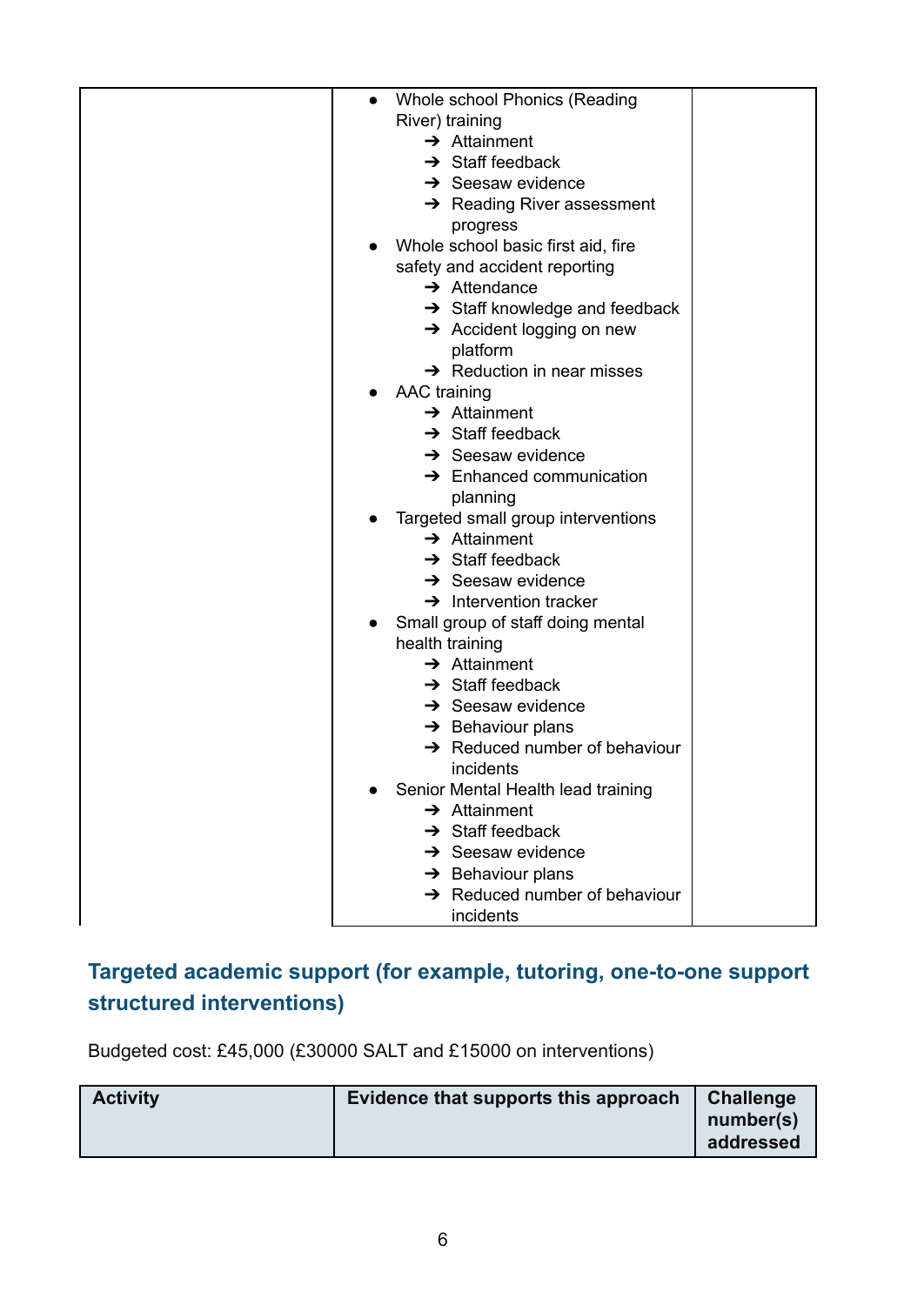| Small group interventions                                                                                                                                                                   | Recruited 1 full time teacher to back fill<br>existing staff to enable small group work and<br>interventions to take place twice weekly.<br>$\rightarrow$ Intervention tracking document<br>$\rightarrow$ Attainment<br>$\rightarrow$ Seesaw evidence                                                                                                                                                                                                                                                                                                                                                                                                                                                                   | 5     |
|---------------------------------------------------------------------------------------------------------------------------------------------------------------------------------------------|-------------------------------------------------------------------------------------------------------------------------------------------------------------------------------------------------------------------------------------------------------------------------------------------------------------------------------------------------------------------------------------------------------------------------------------------------------------------------------------------------------------------------------------------------------------------------------------------------------------------------------------------------------------------------------------------------------------------------|-------|
| Private speech and language<br>therapist specialising in AAC<br>and AT                                                                                                                      | 1 day a week private SaLT commissioned to<br>support those with complex AAC and<br>communication needs, including PECS, Ipad<br>Apps, intensive interaction, eye gaze, various<br>switches, e tram frame etc.<br>$\rightarrow$ Parental Feedback<br>$\rightarrow$ Annual Review SaLT reports<br>$\rightarrow$ Attainment<br>$\rightarrow$ Pupil engagement<br>$\rightarrow$ Attendance                                                                                                                                                                                                                                                                                                                                  | 2 & 7 |
| Behaviour for learning plans<br>incorporating sensory needs of<br>pupils where required.<br>Sensory resources / sensory<br>room equipment upkeep.<br>Sensory training/ Sensory<br>therapist | 20% of our pupils have varying sensory<br>needs and are assessed under our sensory<br>curriculum pathway. Strategies to support<br>pupils' sensory needs are included in<br>Behaviour for learning plans.<br>Behaviour for learning plans<br>Attainment<br>Reduced number of behavioural<br>incidents (CPOMS)<br><b>Engagement levels</b><br>Sensory training to be looked into/ booked.<br>Behaviour for learning plans<br>Attainment<br>Reduced number of Behavioural<br>incidents (CPOMS)<br><b>Engagement levels</b><br>Staff feedback<br>Resources in place each individual learner<br>will be able to engage fully with opportunities<br>to learn.<br>Order forms<br>PP Intent/ request forms<br><b>Resources</b> | 3 & 7 |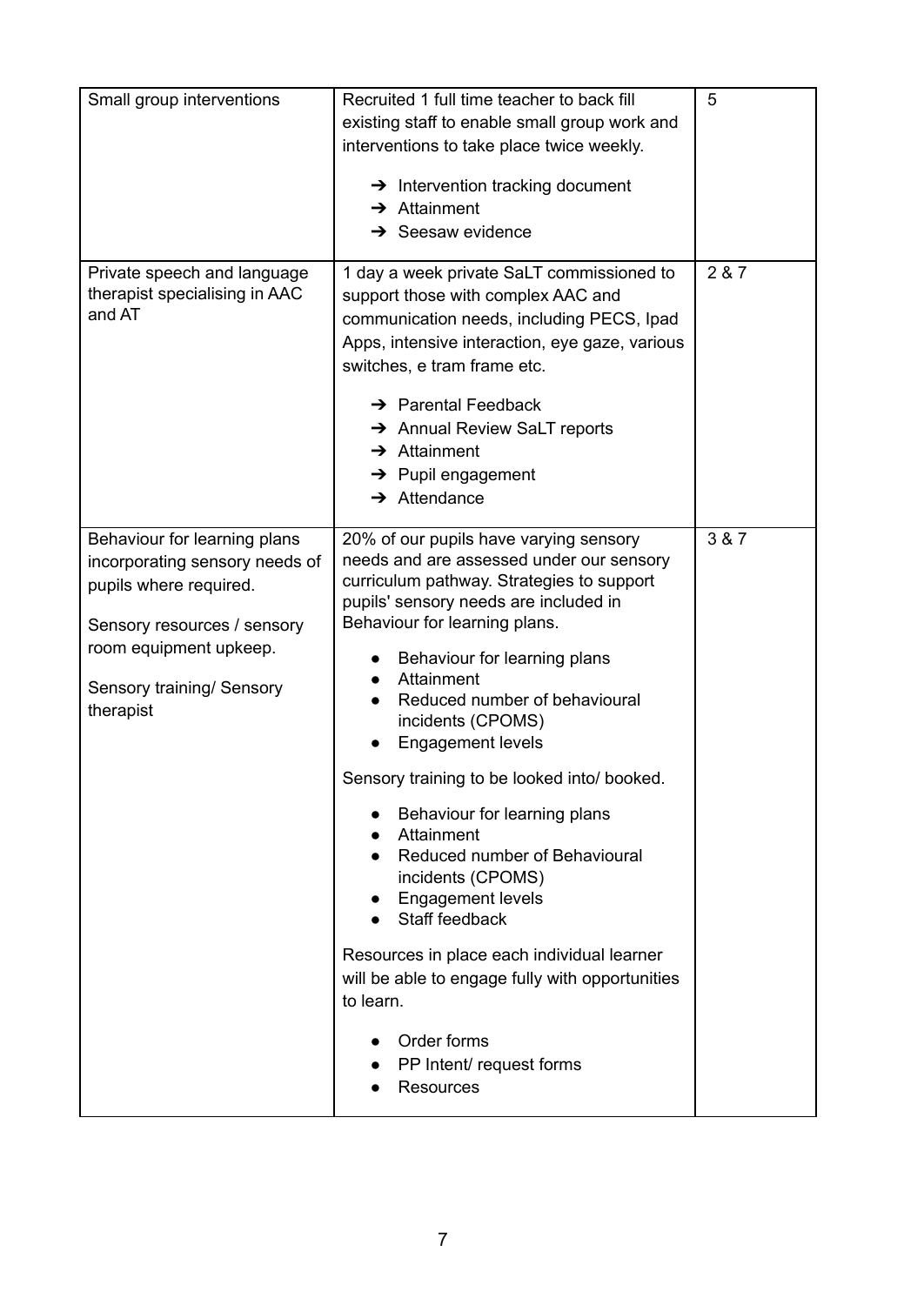## **Wider strategies (for example, related to attendance, behaviour, wellbeing)**

Budgeted cost: £42224 (£5000 extra curriculum, £10,000 FSw, £25000 Hydro, £2224 uniform)

| <b>Activity</b>                                                                                                                       | <b>Evidence that supports this</b><br>approach                                                                                                                                                                                                                                                                                                                                                                                     | <b>Challenge</b><br>number(s)<br>addressed |
|---------------------------------------------------------------------------------------------------------------------------------------|------------------------------------------------------------------------------------------------------------------------------------------------------------------------------------------------------------------------------------------------------------------------------------------------------------------------------------------------------------------------------------------------------------------------------------|--------------------------------------------|
| Outdoor and off site<br>visits.                                                                                                       | Pupils independence and engagement<br>levels have been shown to increase<br>when away from their usual routines.<br>Pupils have accessed experiences they<br>would not have had the opportunity to in<br>the past.<br>$\rightarrow$ Parental and pupil feedback<br>$\rightarrow$ Photos<br>$\rightarrow$ Increased engagement of pupils<br>in off site visits and residentials<br>$\rightarrow$ Seesaw<br>$\rightarrow$ Attainment | 4, 5, 6 & 8                                |
| To subsidise costs and<br>provide transport for<br>consistent non attenders<br>or those who can<br>facilitate their own<br>transport. | Promoting enthusiasm for learning<br>outside of the classroom. To raise<br>confidence and self- esteem and promote<br>friendships within and out of school.<br>$\rightarrow$ Attendance registers<br>$\rightarrow$ Transport invoice<br>$\rightarrow$ Attainment<br>$\rightarrow$ Pupils feedback<br>$\rightarrow$ Seesaw evidence                                                                                                 | 4, 5, 6 & 8                                |
| Employ a School and<br><b>Family Support Worker</b><br>to work with specific<br>families and act as<br>attendance officer             | School and family support worker to<br>provide a consistent link for families<br>between school and home.<br>Targeted interventions to promote<br>positive attendance and tackle high<br>levels of PA (persistent absence)<br>This will be monitored and evaluated by:<br>Parental feedback<br>Attendance<br>Attainment<br>Seesaw evidence<br>Reduction in PA and improvement<br>in attendance overall                             | 4, 5, 7                                    |
| Hydro and physical<br>therapy assistant - to<br>support increased                                                                     | Pupils will be able to access consistent<br>therapy sessions which will support their<br>physical and mental well being and                                                                                                                                                                                                                                                                                                        | 5, 7, 8                                    |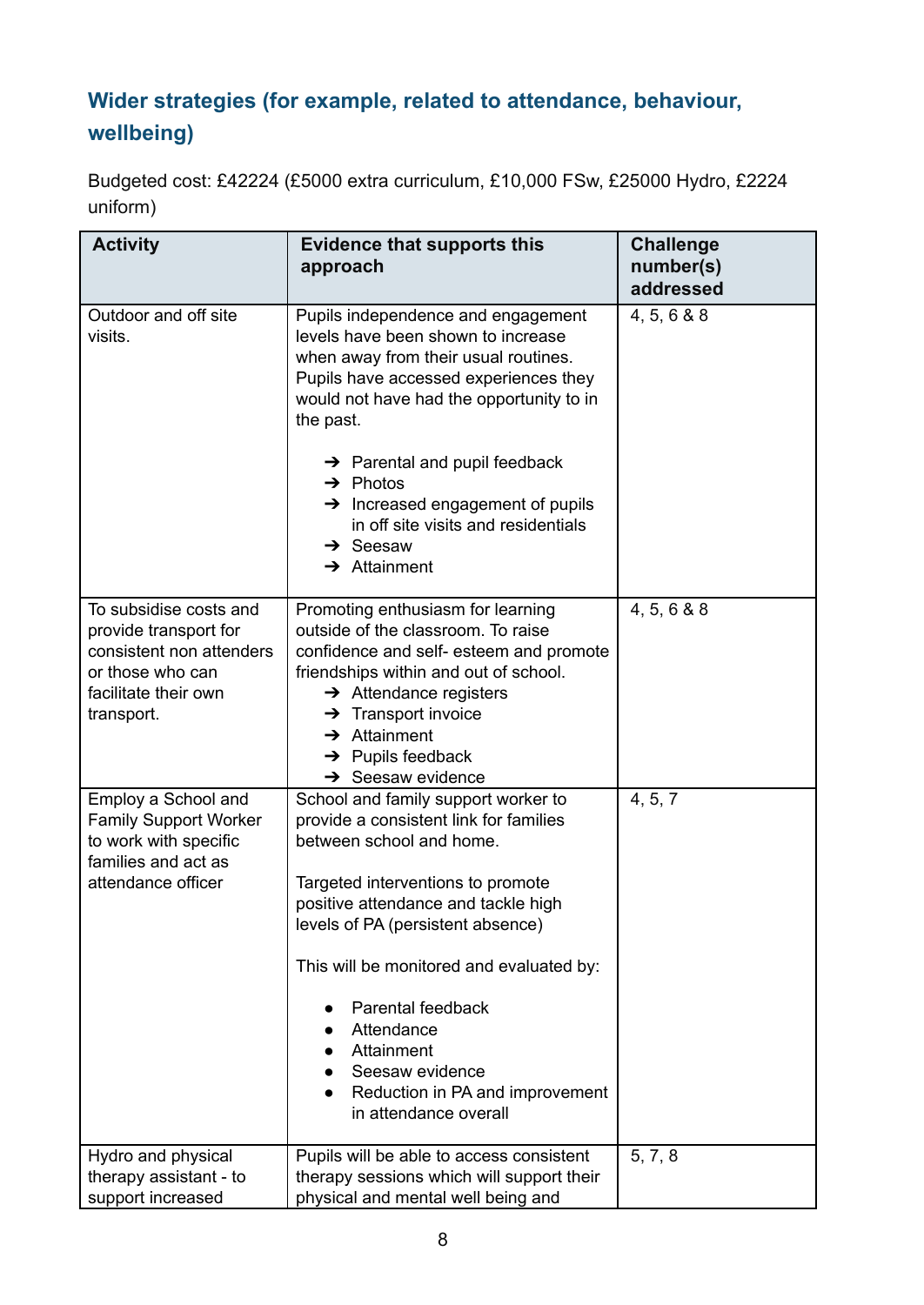| access to hydrotherapy<br>pool        | promote independence and support<br>learning in the classroom.<br>Therapy tracking document<br>Attainment<br>Seesaw evidence<br>Parent/ pupil feedback<br>Attendance                                                                       |       |
|---------------------------------------|--------------------------------------------------------------------------------------------------------------------------------------------------------------------------------------------------------------------------------------------|-------|
| Support parents with<br>uniform costs | To raise confidence and self esteem of<br>pupils in school, removing any barriers to<br>learning and to ensure pupils feel part of<br>the school community<br>Uniform policy being followed<br>Attendance<br>Pupil feedback and engagement | 6 & 5 |

# **Total budgeted cost: £** *92,224*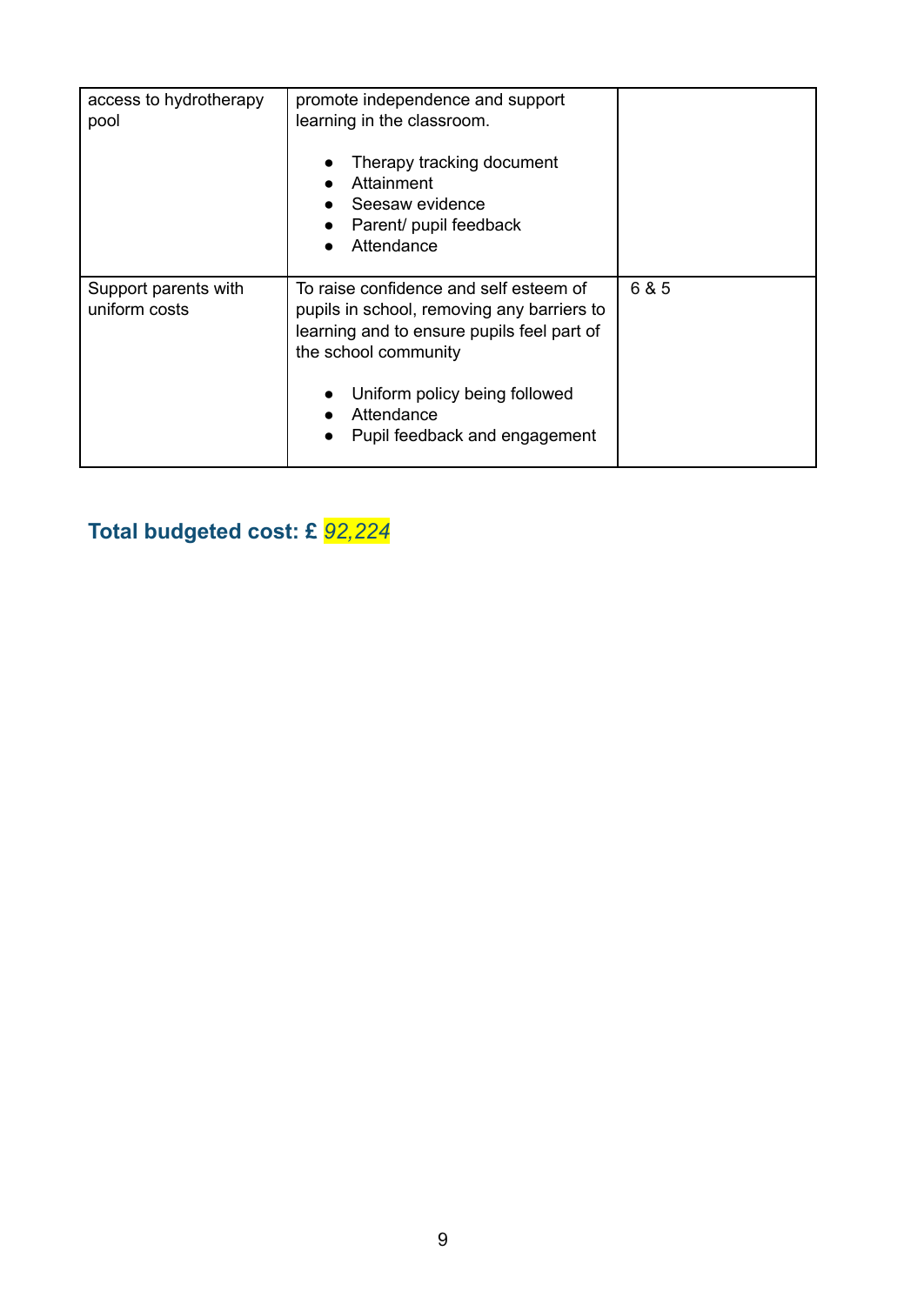# **Part B: Review of outcomes in the previous academic year (2020-2021)**

## **Pupil premium strategy outcomes**

This details the impact that our pupil premium activity had on pupils in the 2020 to 2021 academic year.

#### **Teaching**

- Reviews of pupil's SMART targets on their Personalised Learning Plans took place at least once a term after each data capture.
- External moderation was cancelled for this academic year due to the COVID pandemic so moderation took place internally in school through our Seesaw learning assessment tool.
- Data showed that PP pupils made good progress across the curriculum and on average there was not a gap between PP pupils and their peers.
- Monitoring of lessons took place throughout the year to gauge the effectiveness of in school and remote learning.
- Staff appraisals took place across the year in October, February and finally in September 2021. Staff took part in online CPD programs to enhance their skills and knowledge in supporting students both academically and emotionally through training provided by organisations such as Trinity Hospice.
- A 3 year subscription was purchased for Jamf. This is a comprehensive enterprise management software for the Apple platform, simplifying IT management for our iPads in school. These iPads were purchased for pupils to help them access remote learning whilst away from school and would ensure the technology was used safely and securely by the pupils.

#### **Targeted Academic Support**

- SLT conducted regular teacher assessment throughout the year in terms of pupil progress and planning/delivery of blended learning through half-termly progress meetings and regular communication with staff.
- AAC was monitored both regularly through the school's communication team and externally with our Edtech Demonstrator School Lead, Erica Smith.
- Training on PECS, PODD books and other assistive technology was provided through Erica Smith and Sarah Alderman; a private Speech and Language Therapist who works closely with the children in school
- Annual collaborative and annual review meetings allowed us to assess the ongoing changes in pupils' needs and access to communication. We worked with various health and social care professionals to ensure every aspect of the child's communication needs were met; such as assistive technology software being installed on pupil-premium funded iPads for use both inside and out of school.
- Mindfulness and Wellbeing sessions every Move Day gave pupils the space and self-regulation skills to improve their social and emotional reactions to the new challenges brought through living during a pandemic. We also worked closely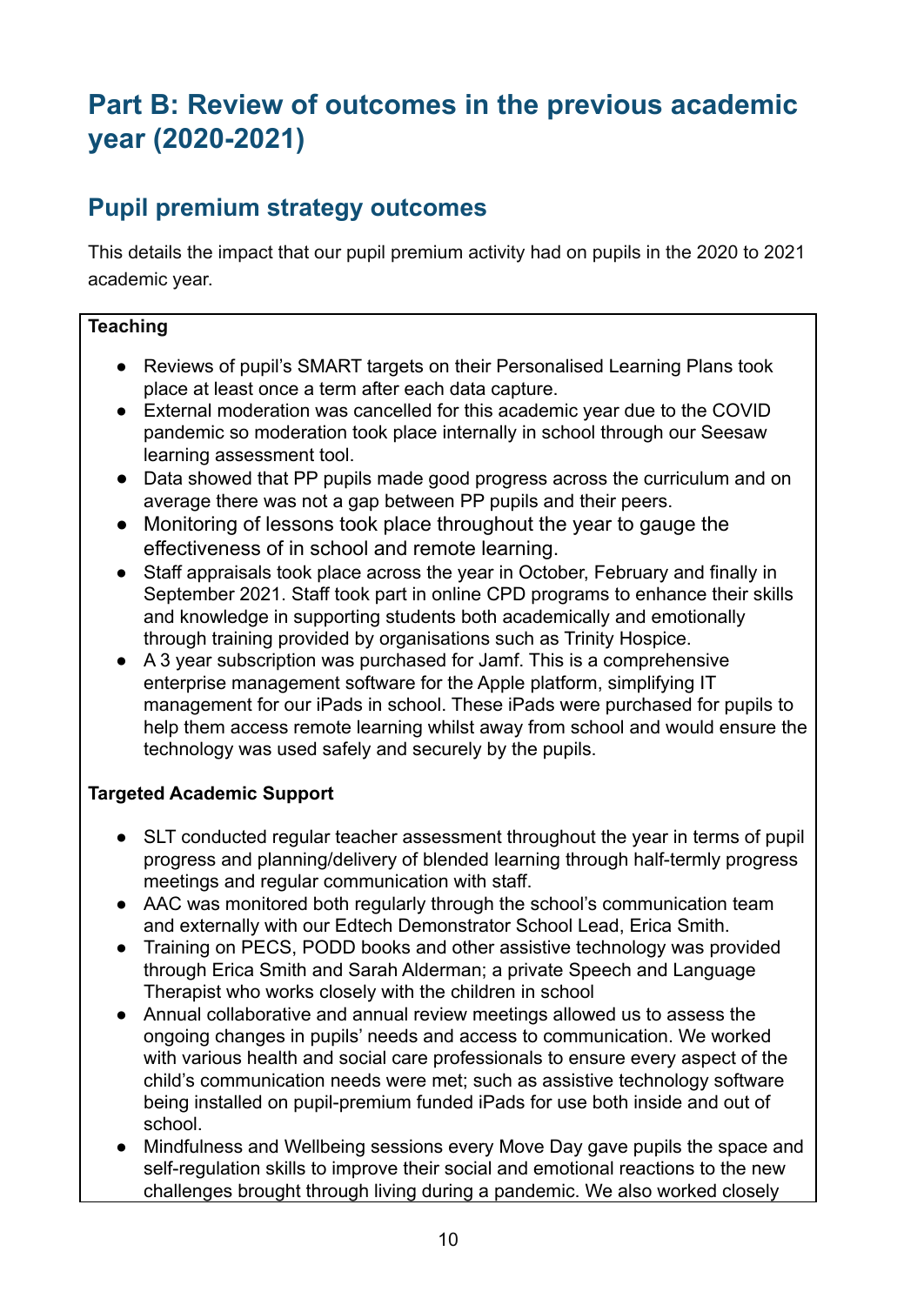with Trinity Hospice to provide support for pupils through fast-track referrals and staff training on wellbeing; helping to support the children during the school day.

● The access to iPads for Remote and Blended Learning enabled pupils to successfully complete work which wouldn't have been possible. Unfortunately, due to the restrictions put into place through school the VR headsets were not used during the academic year.

#### **Wider Strategies**

- COVID had a massive impact on our pupils' ability to interact with their local community and develop their social skills through new opportunities and interactions. Accessing the Seesaw Family application has helped our parents stay in touch with teachers and school staff to share and stay up to date with pupil successes in school.
- Due to the restrictions of various lockdowns and 'bubbles', pupils were unable to access any school clubs or groups.
- The training provided by the Grief Recovery Institute in previous years and our continued collaboration with Trinity Hospice enabled pupils to access the services they needed at the most vulnerable time in their lives. Various students were identified by staff in school across the year and referrals were made to the CASCADE and Schools Link services to support the children.

#### **Catch Up Premium**

- By the end of the summer term, the school had seen 82% of academic pupils achieve or exceed in literacy and 82% in numeracy.
- By the end of the summer term, the school had seen 84% of sensory pupils achieve or exceed in Cognition and learning exploration and 86% of sensory pupils achieve or exceed in Communication and Interaction.
- Increased rates of progress in PSHE and Citizenship supporting personal development. Increase in independence skills and confidence.
- Throughout the year Personalised Learning Plans were tracked and updated at each BSquared data capture and work was moderated internally through the Seesaw app.
- Unfortunately, due to the restrictions of COVID, our planned Bounce Forward sessions could not take place as normal. For the upcoming year we will look to either reinstate our partnership or look forward to new opportunities.
- Reading River has been a huge success with pupils and staff throughout school. We have seen an engagement from students in their learning and an increase in their attitudes to reading. There has also been an improvement to pupils' literacy skills in English lessons and this is reflected in the progress they have made in English across the year.
- Having an additional teacher to provide support in relieving SLT to monitor curriculum delivery has led to a more cohesive action plan on pupil progress.

## **Externally provided programmes**

*Please include the names of any non-DfE programmes that you purchased in the previous academic year. This will help the Department for Education identify which ones are popular in England*